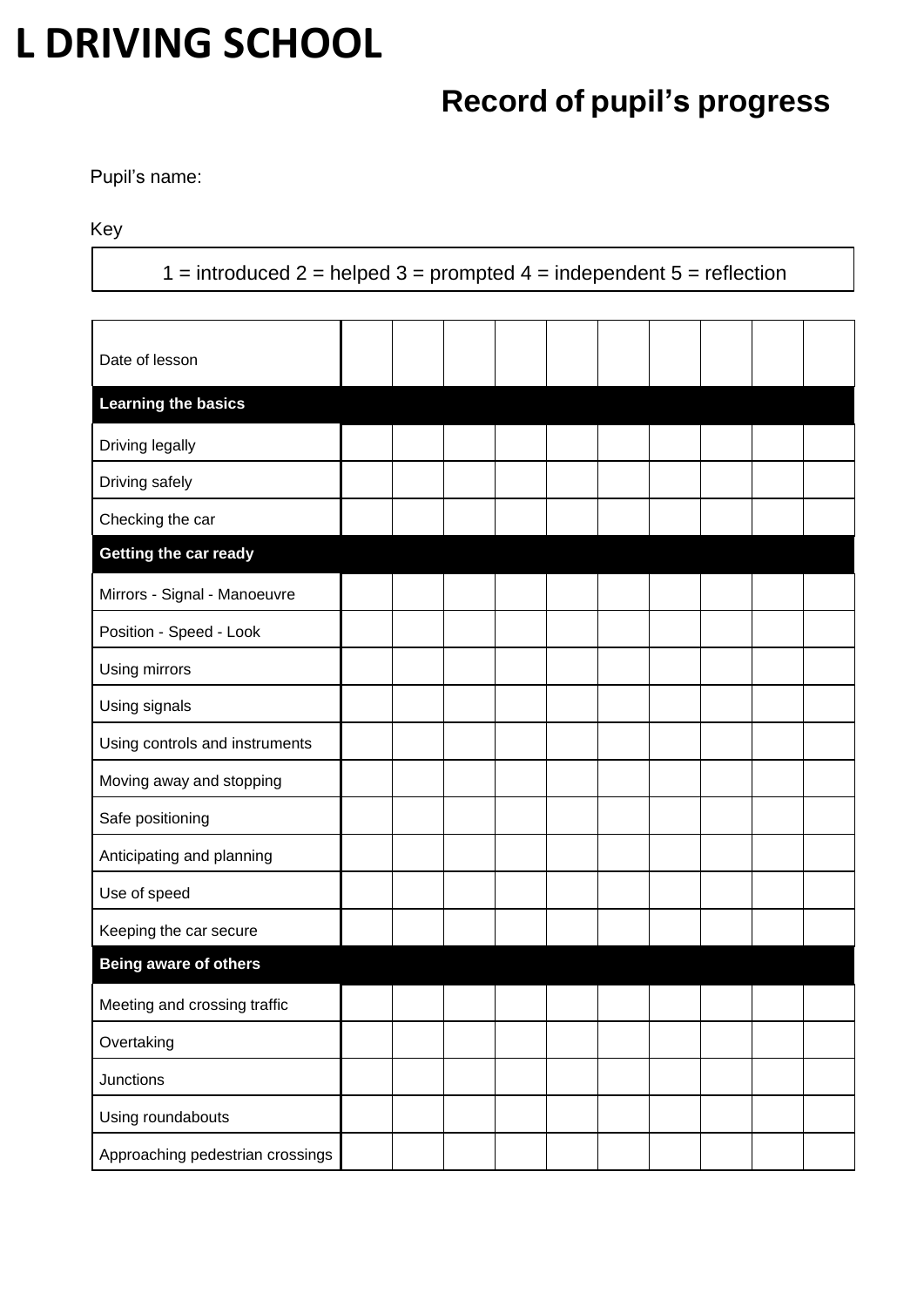#### **Record of pupil's progress**

Pupil's name:

Key

1 = introduced 2 = helped 3 = prompted 4 = independent  $5$  = reflection

| Date of lesson                  |  |  |  |  |  |
|---------------------------------|--|--|--|--|--|
| <b>Manoeuvres</b>               |  |  |  |  |  |
| Reversing in a straight line    |  |  |  |  |  |
| Reversing left or right         |  |  |  |  |  |
| Turning the car around          |  |  |  |  |  |
| Parking                         |  |  |  |  |  |
| Emergency stop                  |  |  |  |  |  |
| <b>Road types</b>               |  |  |  |  |  |
| Country roads                   |  |  |  |  |  |
| Town and city                   |  |  |  |  |  |
| Dual carriageways               |  |  |  |  |  |
| Motorways                       |  |  |  |  |  |
| <b>Driving conditions</b>       |  |  |  |  |  |
| Driving in the dark             |  |  |  |  |  |
| Driving on wet roads            |  |  |  |  |  |
| Driving in bad weather          |  |  |  |  |  |
| Driving in bright sunshine      |  |  |  |  |  |
| <b>Navigation</b>               |  |  |  |  |  |
| Using a sat nav                 |  |  |  |  |  |
| Following route instructions    |  |  |  |  |  |
| Planning and navigating a route |  |  |  |  |  |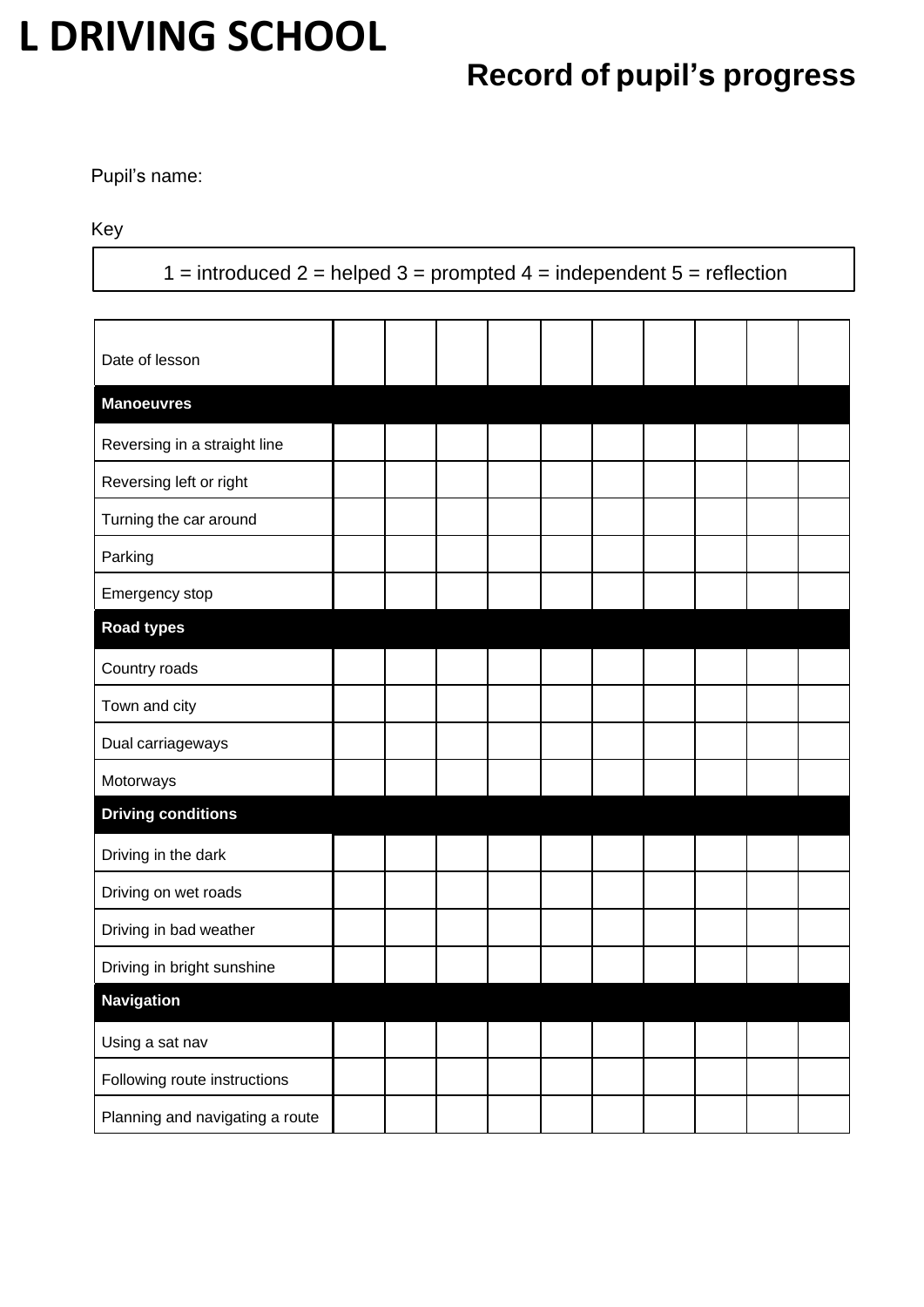### **Record of pupil's progress**

Pupil's name:

Key

1 = introduced 2 = helped 3 = prompted 4 = independent  $5$  = reflection

| Date of lesson                       |  |  |  |  |  |
|--------------------------------------|--|--|--|--|--|
| <b>Fuel</b>                          |  |  |  |  |  |
| Fuel-efficient driving               |  |  |  |  |  |
| <b>Transporting people and loads</b> |  |  |  |  |  |
| Transporting passengers              |  |  |  |  |  |
| Transporting loads                   |  |  |  |  |  |
| Comments                             |  |  |  |  |  |